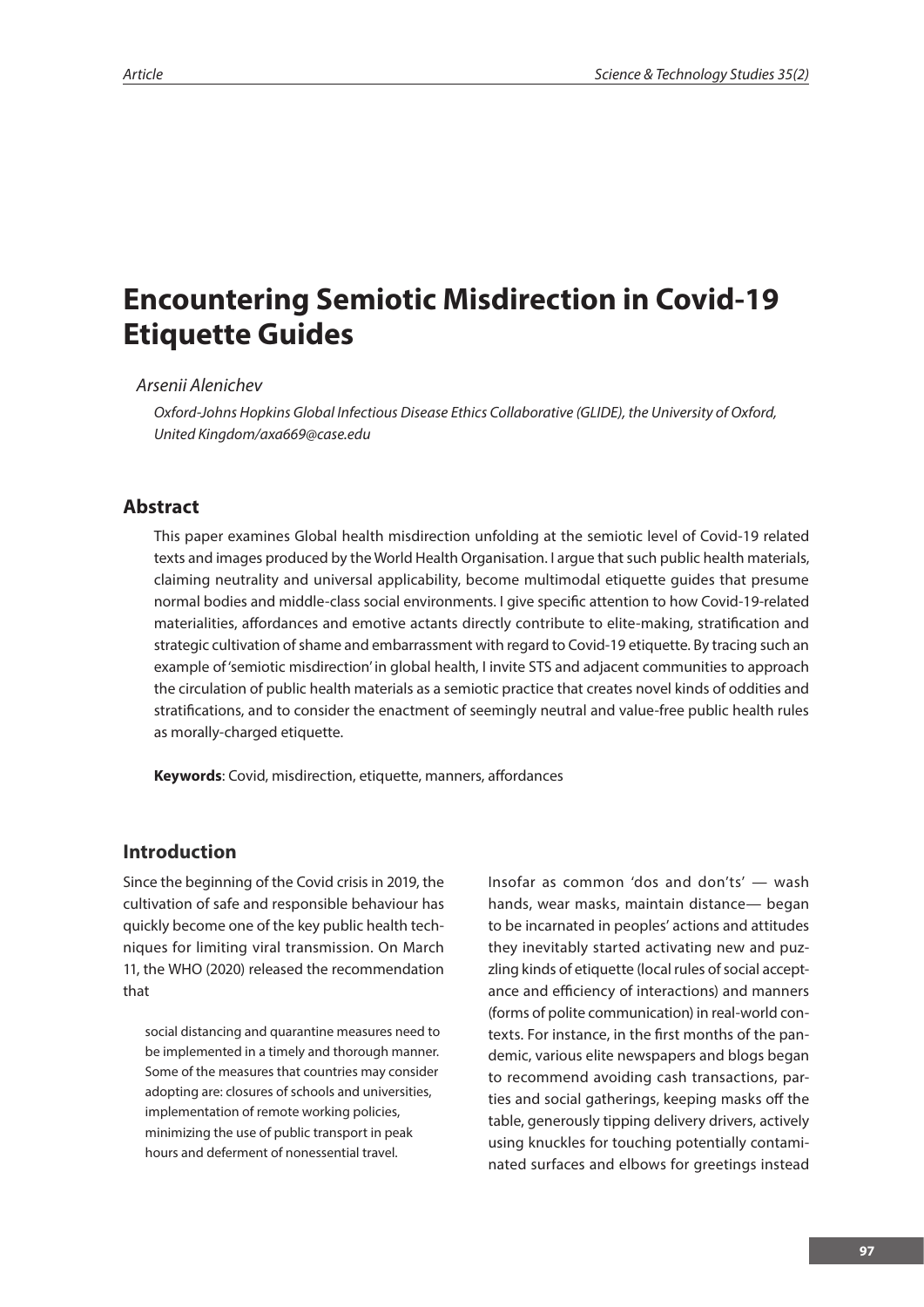of palms and fingertips, as well as avoiding spitting, exercising outside and throwing away personal hygiene items. Clear and enunciated speech has been highlighted as an essential feature of effective communication while wearing masks, and eyebrows were suggested as mediators of emotional expressions (Woodend, 2020). Proper and improper facial hairstyles are discussed with regard to masks and respirators (Baker et al., 2020; CDC, 2020). Colour-coded wristbands—typically green, yellow and red—were suggested to signify the wearers' level of acceptable social distancing and preferred greeting practices (Baik, 2021; Levitz, 2021). Remarkably, this means that the WHO's statement (2020) on a "timely and thorough manner" of interventions has actually resulted in novel etiquette and manners tailored for nearly every imaginable social activity, bringing up a "tacit 'choreography' of everyday life" (Chao, 2020) in using everyday surfaces and infrastructures.

In this discussion paper, I employ semiotic reading Covid-19 etiquette rules and guides produced by the World Health Organization (WHO), that are meant to be used by everyone in the world, according to the official position of the organization. In doing so, I visualize the elitemaking and stratifying dimensions of Covid-19 etiquette. Reflecting on STS notions of affordances and materialities, I argue that Covid-19 etiquette rules and guides produce misdirection at the semiotic level, signifying compliance as a matter of individual choice, and drawing attention away from chronic social issues and inequalities that are very present worldwide. By encountering such 'semiotic misdirection', I arque that distribution and circulation of public texts and images could be understood as a persuasive semiotic practice activating cascades of what Stark (2019) calls 'emotive actants', leading to a spectrum of moral and emotional manifestations in ordinary sociomaterial contexts. I invite STS scholars and adjacent academic communities to look for other signs of semiotic misdirection in the shared goal of disturbing a sustained imagination of global health as neutral and value-free practices.

## **Etiquette beyond casual romanticism**

Before analysing Covid-19 etiquette it might be a good idea to start with a definition of etiquette. According to the Merriam-Webster dictionary (2022), the term could be defined as "the rules indicating the proper and polite way to behave". In this definition of etiquette, the emphasis is placed on individual behaviours and rules that a person should follow. However, this definition is reductionist; it does not talk about social emotions as by-products of etiquette, and the fact, that etiquette if often a sign of divided environments.

Against this simplistic definition, series of sociological and anthropological works give etiquette a grim and problematic twist. For instance, according to sociology of manners pioneered by the German sociologist Elias, etiquette emerged in stratified societies around the globe, serving as a social technique for recognition and acceptance, that was directly linked to the social formation of elites and simultaneous cultivation of shame and embarrassment in targets deemed inferior (Coleman, 2013; Elias, 2000; Wouters, 2004). Etiquette, therefore, played a pivotal role in the formation and signification of social class, in which shame and disparagement were attached to the trope of a 'dirty, poor peasant', and, later to the 'worker'—as opposed to the refined and elegant behaviours attributed to the upper and middleclasses, whose gestures, food habits, accents and use of material objects were deemed superior. As the French sociologist Bourdieu (1986) summarised in the concept of 'habitus', such patterns allowed the maintenance of the status quo as the everyday signification of social difference was expanding in all directions through social institutions and upbringing. In a similar manner, etiquette directly contributed to essentialising gender and sexuality in social realities, primarily through numerous etiquette guides for ladies and gentlemen. Such guides casually constructed 'proper' women as sentimental, submissive, vulnerable and close to nature (Grosz, 1994), as opposed to cultured men, practicing gentlemanly masculinity (Pelden et al., 2019; Plumwood, 1993).

In continuing to disrupt the casual imagination of etiquette as something innocent and simple,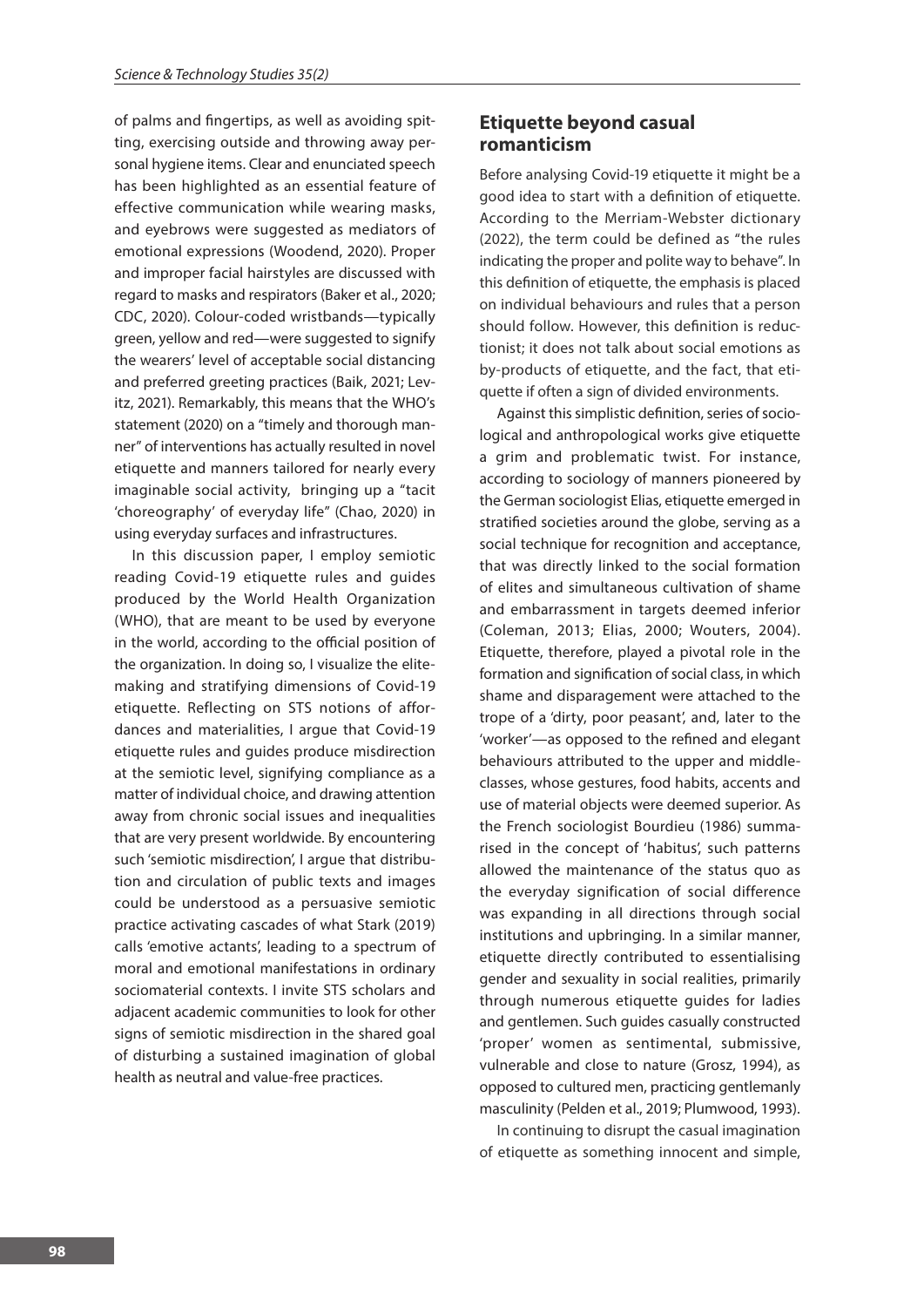it is essential to mention that etiquette travelled with colonialism, framing sets of behaviours of whites as superior to that of the colonized and enslaved people, who had to behave according to a strict set of enforced rules to be judged as 'proper' (McClintock, 1995). For instance, in Southern Rhodesia (modern-day Zimbabwe), racial etiquette included "deferring to whites, sitting on the floor of offices, coming when called, making way for whites on sidewalks, and appearing cheerful in the face of whites' demands for their time, labor, and approval" (Shutt, 2015: 51). In the USA, racial etiquette directly complemented the segregationist laws that "blacks must demonstrate their inferiority to whites by actions, words, and manners" (Davis, 2006).

Such instances cumulatively suggest that etiquette should be interpreted as a power practice embedded in continuums of inequalities, and that, by extension, Covid-19 etiquette is neither an innocent nor a romantic phenomenon, whose stratifying and elite-making dimensions should be unpacked.

### **A touch of magic: Rendering the proper body and world through simple rules**

Etiquette and manners are directly connected to the sociomaterial world. However, the sociomaterial aspects of etiquette commonly remain implied behind the rules and norms, hinting at various 'affordances' (Davis and Chouinard, 2016; Hutchby, 2001) as ways in which systems and structures allow and restrict possibilities for certain behaviours. This vividly connects etiquette with the notion of body techniques as to how people "know how to use their bodies" in given contexts (Mauss, 1973: 70), and how bodies are manipulated through various practices of governance (Mol, 2003).

To illustrate affordances and sociomaterial features that are hidden in etiquette guides, let me refer to an example of Western table etiquette. To comply with this etiquette, a certain assemblage is needed: a table itself, chairs, cutlery, labour to put everything into its proper order, and food to be prepared and served. A person would be assumed to use two hands, in order to simul-

taneously hold a knife and a fork. Each of those elements in itself is a product of a sophisticated sociomaterial and bodily performance that is evident from investigations of material semiotics (Abrahamsson et al., 2015). The presence of cutlery on a table, for instance, is connected to several jointly connected processes: geological genesis of ore, systems of extraction of ore, the work of a blast furnace and casting to turn metal into the cutlery, adjoined with the industrial production and labour, and systems of produce distribution, as well as the purchasing power to obtain the given items. This backstage for etiquette is implied rather than spelled out. Each of those elements is an assemblage in itself that can be further traced as a network of events, raising a timely question for material semiotics: "When is it time to stop tracing those webs?" (Law, 2019: 4) Or, to provide another example: e-mail etiquette. It implies the presence of the internet, electricity, a mobile device or computer with the peripherals, an ability to input characters and perceive them, and other artefacts and actants of a sociomaterial network. In order to adequately implement etiquette and manners, all those elements of given infrastructures are supposed to be in place, allowing proper behaviours and certain possibilities of interaction to happen.

Tracking similar kinds of affordances and body embodiments with regard to Covid-19 etiquette and manners hints at a perplexing co-production. On the one hand, Covid-19 etiquette and manners help save countless lives by cultivating responsible public health behaviours. On the other hand, short and official statements presume the existence of those features of the body and sociomaterial settings needed to practice Covid-19 etiquette and manners. Following the idea that different practices with regard to Covid-19 render a multiplicity of ontological realities (Ashraf and Mol, 2020; Mol and Hardon, 2020), each of the rules could therefore be 'unpacked' to inquire into the implied bodily experiences and socioeconomic aspects needed to afford good Covid-19 etiquette.

 Take, for instance, the core Covid-19 rules, actively pushed by the WHO:

- Wash hands with soap or alcohol scrub
- Wear masks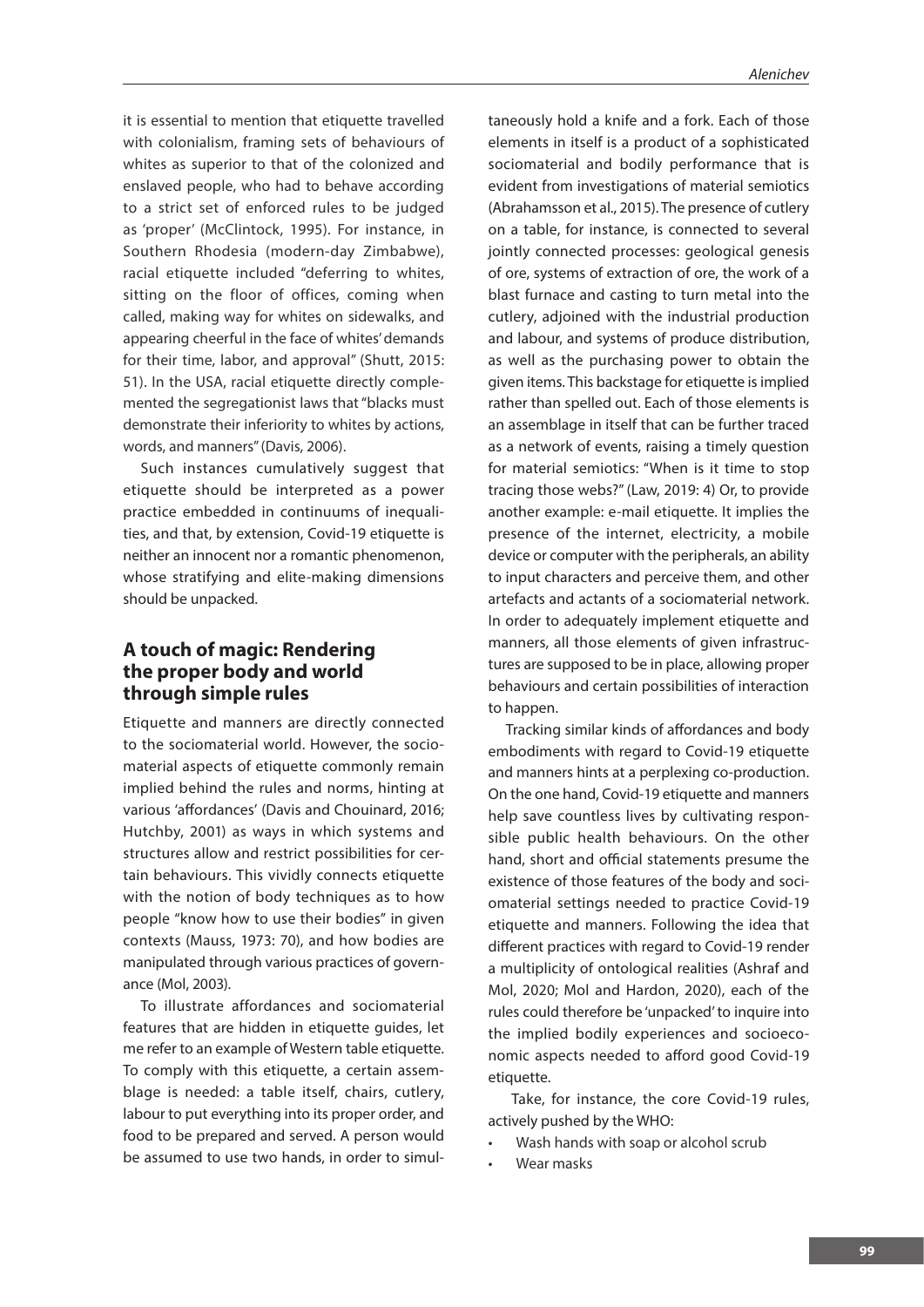- Maintain at least a 1-metre distance between yourself and others
- Avoid crowded spaces and people who are sick
- Cover your mouth and nose with your bent elbow or tissue when you cough or sneeze
- Avoid touching your eyes, nose and mouth.
- Self-isolate when sick

Here, bodies are characterized by a goal-oriented behaviour and performativity. First of all, it is implied that people have functional elbows to sneeze into, and healthy hands to wash. This etiquette rule is not achievable for many people: In 2017, 57.7 million people were living with limb amputation due to traumatic causes worldwide (McDonald et al., 2020). A rule to avoid touching eyes, nose, or mouth also implies the presence of these body parts as a default setting. To effectively avoid people in social contexts, people need to have functioning organs to gain information about surroundings. Globally, 36 million people are blind (Ackland et al., 2018), and 403 million people require rehabilitation to address hearing loss (Haile et al., 2021). Moreover, it has been suggested that the term 'social distancing' was historically employed to withdraw from addressing systemic inequity and the legacy of violence, as evident from how the term was applied for purposeful stigmatization with regard to race in the USA and class in the UK; more recently it gained prominence in the 1990s with blame-based narratives surrounding HIV positive people (Scherlis, 2020).

In order to wear masks, wash hands with soap, water or alcohol-based hand rub, people need to have access to such items, in terms of both access and purchasing power. Globally, two out of five people don't have access to basic handwashing facilities and therefore cannot easily wash their hands often (UNICEF, 2020). Approximately 10% of the world's population lives on less than US\$1.90 a day, 25% live below the US\$3.20 line and more than 40%—almost 3.3 billion people—live below the US\$5.50 line (Sumner et al., 2020). This means that for more than half of people worldwide such compliance with 'simple' Covid-19 etiquette could be structurally compromised in terms of money alone.

A request to stay at home and self-isolate implies that people are not homeless or not at risk of eviction, that they have space for themselves large enough to be compartmentalized (i.e. the availability of separate rooms). Globally, 1.6 billion people live in inadequate housing conditions, with about 15 million forcefully evicted every year (United Nations, 2020). In the US, the most Covid-affected country as of June 2021, evictions disproportionately affect Black and Hispanic households who have been historically put in disadvantaged positions (Wedeen, 2021), thereby reinforcing the continuum of structural inequalities. Another implied specificity is the lack of income resultant for many if forced to stay at home; numerous precarious workers cannot work remotely due to labour settings, relying on their wage as the sole source of income with minimal, if any, social welfare support. For essential workers, the workplace commonly implies close contact as an unavoidable reality (Marinaccio et al., 2020). However, Covid-19 etiquette strategically cultivates positive social emotions around essential workers, romantically and sentimentally portraying them as self-sacrificing heroes (Vazquez, 2021).

As a result, the simplicity and laconic configuration of Covid-19 rules effectively misdirects attention away from 'real' people and their lifeworlds, and from the essential elements of a sociomaterial network that is needed to practice Covid-19 etiquette. This could be seen as yet another concern raised by medial anthropologists that how Global Health interventions tend to render 'contexts' as something stable and monotonous, wherein multiplicity and cultural specificity are subtly erased (Brives et al., 2016). This kind of misdirection vividly resonates with a concern that protocols—as strict and simple rules of conduct—render a romantic yet false imagination of a shared world in which everyone is connected, and from which the complexity and tensions are effectively screened out (Galloway, 2004). With a touch of protocol magic, the complexity of Covid-19 contexts shrinks into a simplified behavioural singularity where compliance with socially sanctioned 'dos and don'ts' is rendered as a matter of personal initiative in an unbounded and unobstructed space.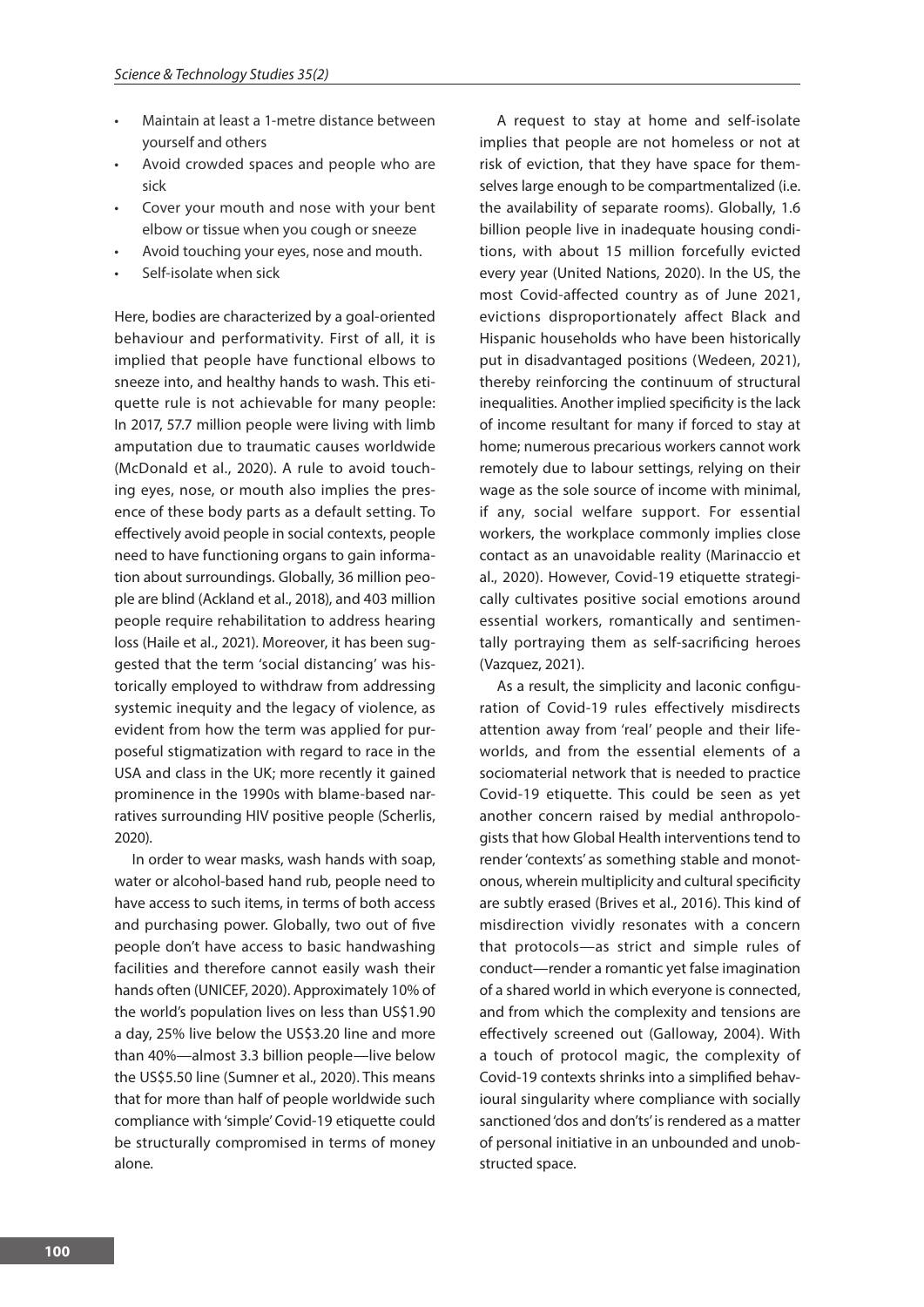## **Reading 'Universal' Covid-19 etiquette guides**

Where is a Covid-19 etiquette guide located? It seems that throughout vast material and digital landscapes, various elements of Covid-19 etiquette are being communicated through a heterogeneous network of signs and symbols: public warnings, street billboards, websites, TV, music, magazines, viral videos, memes, and information bulletins and beyond, together producing new moral meanings for bodies and social spaces. This might lead one to infer that in the context of Covid-19, the classic etiquette guide departs from the conventional medium of a booklet or book that a person might buy and study. Reflecting on this complexity, a conclusion could be made that multiple proliferating digital and printed materials, signs and warnings form intertextual and multimodal etiquette guides whose elements mutually reinforce and rely on each other. One way of theorizing ways in which seemingly neutral and value-free public health texts and images become morally charged etiquette guides, is to relate to the idea of 'emotive actants', defined by Stark as:

the actants intensifying the experience and expression of human feelings, and [which] have an increasingly palpable influence within the contours of digitally mediated culture, politics, and social experience (Stark, 2019: 118)

Elaborating on this idea and linking it to the question of governmentality, Halwany and Bencze noted that emotive actants become especially prominent when emotions "are intentionally recruited to produce some sort of social/behavioural change" (Halwany and Bencze, 2022: 26). Emotive actants, therefore, highlight the interconnectedness between social, material and moral-emotional worlds, the interconnectedness that tends to escape from the formalized public health scope. This in turn means that signs of emotive actants as sociomaterial and emotional phenomena could be traced in intertextual Covid-19 etiquette guides, and for such an exercise it might be useful to relate to semiotic studies of advertisements and popular visual representations. First and foremost, images targeting wide and diverse audiences are fundamentally ideological and influencing practices: they dissolve implicit and explicit normativity in 'casual' texts and images, especially with regard to social class, race and gender (Callier, 2014; Correa, 2009; McIlwain, 2007). Semioticians draw attention to the fact that numerous everyday text-visual elements contain tightly coded values of neoliberalism as the dominant social, economic and cultural vector (Ledin and Machin, 2017; Magdi Fawzy, 2019; Rosen, 2019), including the tropes of 'flexibility', 'proactiveness','self-responsibilization', and 'minimalism', which people decode and react to. This semiotic concern resonates with observations of anthropologists studying sociality emotions, suggesting that the international response to Covid-19 accelerated the rapid emotionalization of everyday life:

emotions are anchored in the concepts and logic of the global therapeutic habitus, the discourse of self-development and self-realisation, and bound up with a neoliberal emotional subjectivity. Cultivating, repairing, and managing the self through the interpretation and management of emotions becomes valued, even moral work, for both individuals and collectives (Lerner and Rivkin-Fish, 2021: 3-4).

By extension, Global Health has been subjected to neoliberal influence. In the 1980s and 1990s neoliberal forces actively deterritorialized national health care systems around the globe, creating spaces and openings that were subsequently reterritorialized as the 'Global Health' that we see today (Sparke, 2020), emphasizing technocratic solutions and targeted and innovative action, alongside the reduction of economic costs and stimulated market competition (Holst, 2020). Significantly, major international actors such as the WHO actively transmit, transform and adapt neoliberal approaches to health and development, resulting in "a more heterogeneous global neoliberal regime" (Chorev, 2013), reflecting a wider process of ever-expanding neoliberal paternalism (Gane, 2021). As such, the WHO was criticized for reenforcing the ideology of the middle and upper classes (Navarro, 2007), declining occupational health support for workers (LaDou, 2020) and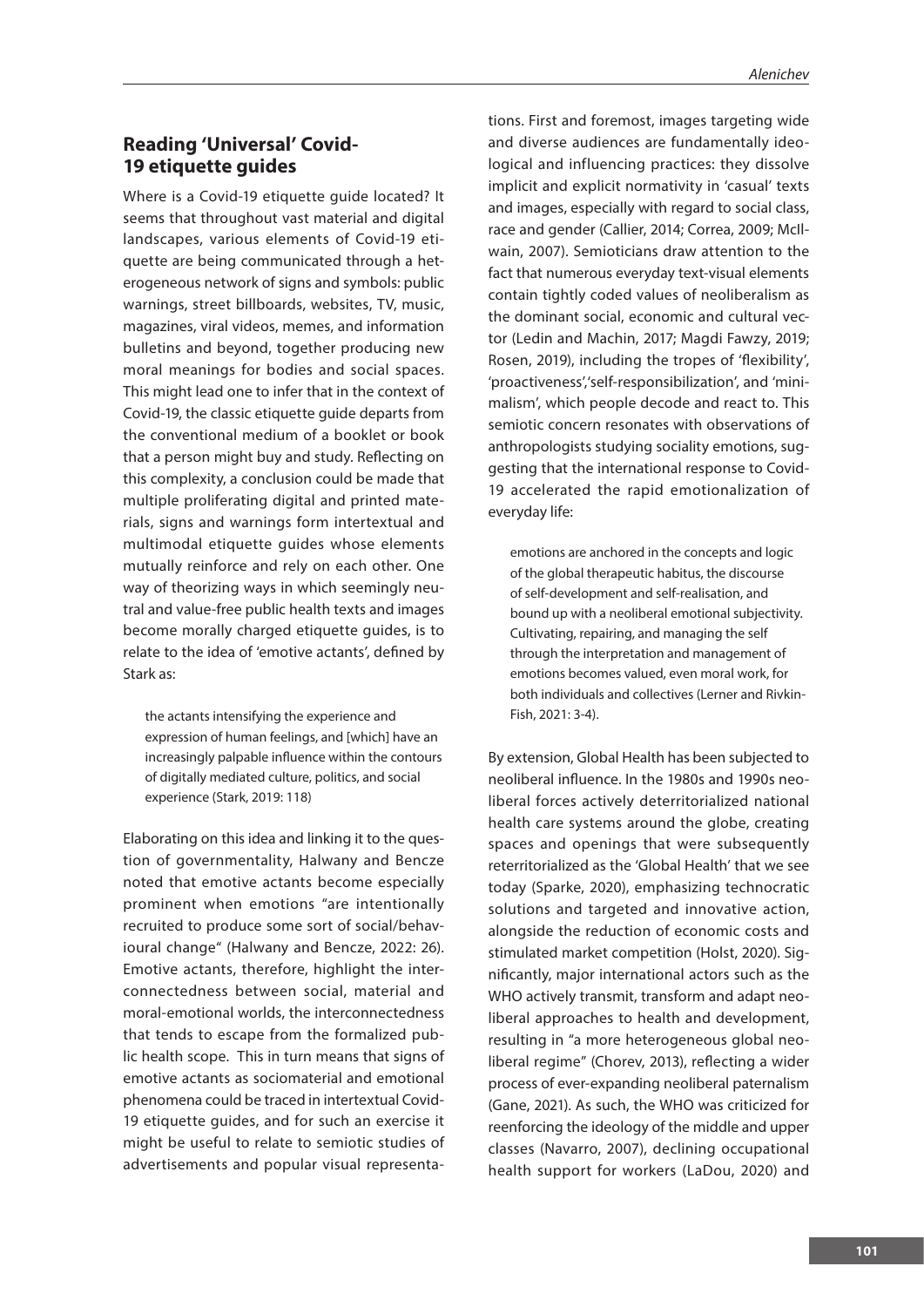maintaining status quo with regard to the systematic failure of privatized healthcare in managing the pandemic in low-and middle-income countries, including "hospital closures, furloughing of staff, refusals of treatment, and attempts to profit by gouging patients" (Williams, 2020: 181).

Given the magnitude of the pandemic and the international response, it is virtually impossible to analyse all elements of Covid-19 etiquette guides. However, it is possible to look into those images that claim universal applicability, such as those produced by the WHO which, by default, is supposed to speak to the entire world. To quote the WHO's mission statement published on the WHO website:

We champion health and a better future for all. Dedicated to the well-being of all people and guided by science, the World Health Organization leads and champions global efforts to give everyone, everywhere an equal chance to live a healthy life (WHO, 2021).

According to the Similarweb tracking service, in September 2021 alone the WHO website was visited 53.77M times (Similarweb, 2021). The WHO website, therefore, is a good example of a multimodal etiquette guide that, supposedly, is aimed at teaching all people on Earth on how to behave properly. In the following section, I employ a semiotic reading of Covid-19 etiquette guides presented on the WHO website, and discuss how these images semiotically communicate neoliberal ideas about normal social contexts and bodies, and how this meaning is subtly dissolved in the visuals. While the images presented below form a small fraction of all images presented on the website, they nonetheless send a powerful message about space, care and body via cascades of emotional actants that could be semiotically encountered.

Consider the Covid-19 etiquette image pictured above, from the 'advice for the public' section of the website, rendering a default setting for a person diagnosed with Covid-19. This image establishes a connection with a reader by naming them 'you'. Everything around the dwelling is rendered as a monotonous, solid space in purple, with public health signs and warnings placed on it. Textually, the statement that a Covid-infected person ('you') has to stay in a separate room and away from others presupposes that people have access to rooms with windows, separate from others, and that frequent opening of windows is possible. Both statements are accompanied with bullet points, which generally add clarity and certainty to the statements. Visually, a default dwelling is rendered as a boxy, isometric projection; spacious and tidy. The isometric representation is a powerful technique for showing three-dimensional objects in two dimensions, enabling the above-mentioned flattening of the space. We observe the inside in a top-down manner: from above and through the hypothetical roof, signifying the governance or high powers that are observing people, reminiscent of how players control characters in management video games such as 'The Sims'. There is a window open inward, with arrows indicating airflow, presuming there is open space out there allowing the circulation to happen. Everything else is rendered as static. Two objects inside are red: the door and the



**Figure 1.** The WHO: Advice for the public,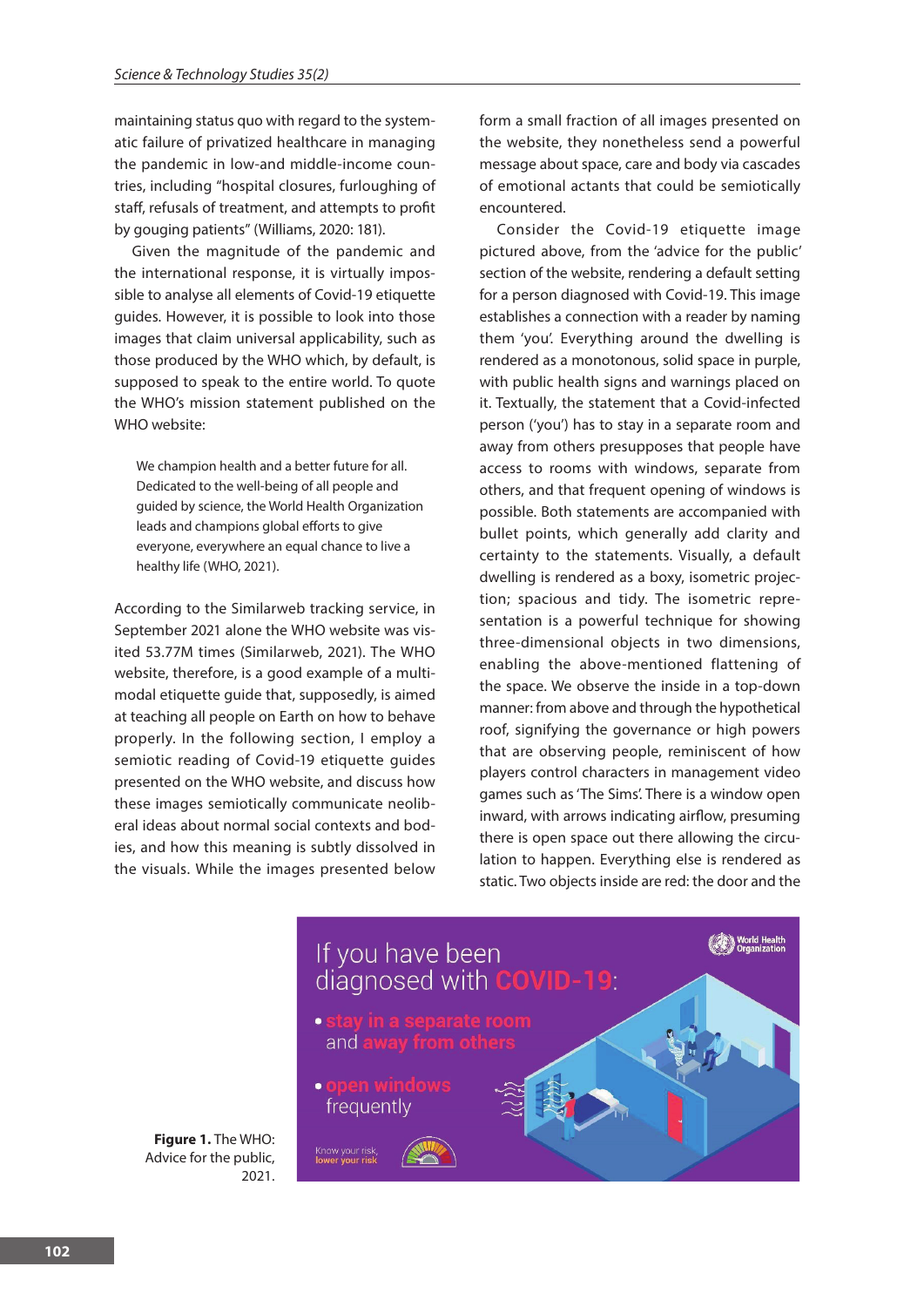t-shirt of a person diagnosed with Covid-19. The established connection between a t-shirt and a door hint at the 'isolation' and 'closedness' of the space and body. In the other room, a small group, probably a family, is well-dressed and organized as a social unit. The 'risk meter' in the left corner points to green, suggesting the social desirability of the entire image. The phrase 'know your risk, lower your risk' further suggests that management of Covid-19 is a question of knowledge and making informed and rational decisions, since 'not knowing your risk will increase your risk'.

Consider another etiquette image from WHO's advice for the public, representing behaviours as three main slider bars depicting location, proximity, and time, which are visually presented as separate and isolated entities. Each slider bar contains binary oppositions, indicating two options that are safe and unsafe, with 17 clearly demarcated positions that a two-dimensional grey slider could occupy. In sociomaterial contexts, slider bars are usually parts of mechanical devices: a person moves sliders with their hands so that



a machine can produce a desired effect. This metaphor makes the implicit assertion that safer Covid-19 behaviours, presented here as dynamic and adjustable bars, are flexible choices to be made. The location ribbon renders two extremes: an empty grey room with a door; and an outdoor environment, signified by a cloud, a patch of grass, a mountain and a tree, without dwellings or visible human activity. This combination signifies a temporary escape from urban 'enclosed spaces', with their monotonous buildings, into romanticized nature, with 'open air spaces' untouched by humanity. This is perhaps a reflection of the trend among members of the middle class who began to actively work from 'green' areas since the beginning of the pandemic, and upper classes who self-isolated on yachts, private islands and other elite spaces. This escape in realworld contexts is a question of socioeconomic privilege, as lower-class people in urban contexts cannot easily afford to 'move' this slider leftwards. Similar patterns of escapism were studied, for instance, by semiotic analysis of SUV advertise-

> ments, showing the implicit ideology and constraints attached to the act of leaving behind the "petrified urban environments of postmodern capital" (Gunster, 2004: 27).

> The second slider follows a similar trope: on the right there are six people—as grey as the sliders, the room and the mountains standing without masks in close proximity to one another. Visually, the dense placement of people is not a product of the surrounding area. There are no visual elements that are pushing the people together, apart from the contrasting light blue and blue shapes that delineate three ribbons. On the left, two people are also in the exact same uncontested space, but wearing masks and keeping their distance. The third slider uses the metonymic representation of a 'digital timer' as 'time', whereby a safe choice is to have shorter time periods of spending time with others, ideally '00:00', as opposed to '59:00'. The maximum time represented is less than an hour, misdirecting attention

**Figure 2.** WHO: Advice for the public, 2021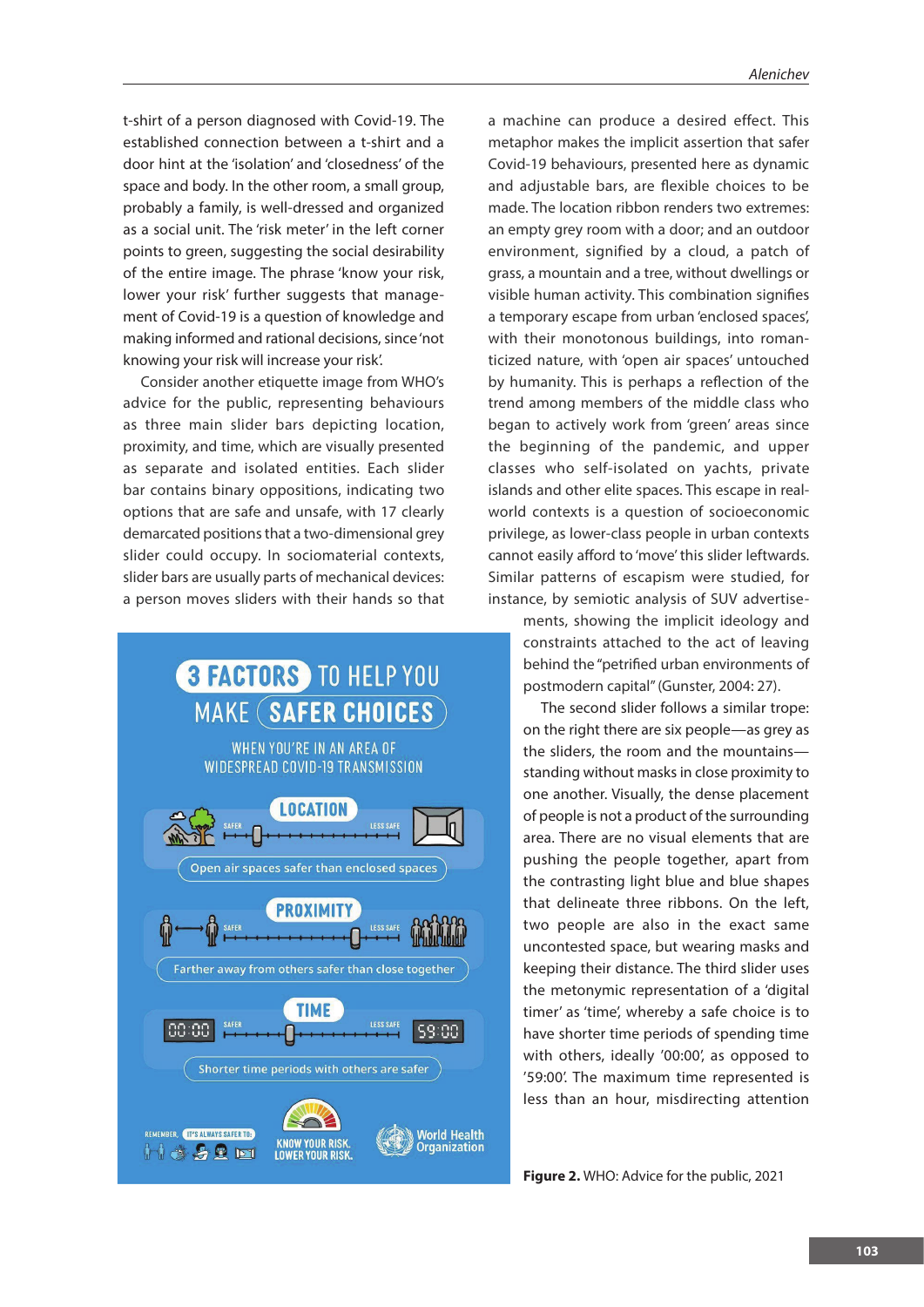away from the fact that in densely-populated areas this timer would not be applicable at all, as close contact is an unavoidable and nearly permanent reality.

Finally, consider another collage from the WHO website, suggesting good etiquette while staying home: the #HealthyAtHome campaign.

The campaign's focus on the hashtag implies that its audience would be digitally engaged with the programme, which subtly rules out roughly 40 percent of the world's total population that remains 'offline' (Johnson, 2021). In all images, none of the protagonists are meeting the gaze of the viewer, corresponding to the semiotic realization that Kress and van Leeuwen (2021) term the 'offer', establishing the semiotic illusion that represented participants act naturally in their everyday lives and are not influenced by a viewer.

In the first close-medium shot image, there is a clean, spacious room—probably a living room and kitchen—with a big window and shiny floor. The outside area is green and sunny. In a room a woman, wearing sports clothing, is exercising on a yoga mat, her face a picture of concentration. Next to her is a baby, dressed in colourful clothing, raising a hand toward the woman, trying to get her attention. The eye-level angle promotes the visual signalling of 'equality' (Kress and van Leeuwen, 2021) a viewer 'goes down' with the woman and her child instead of looking at them from above. The image renders a minimalist yet upper-middleclass setting—the elite space (Thurlow and Jaworski, 2017) emphasizing the flexibility, and allowance for creative ways of self-caring and of staying healthy while in the lockdown that comes with a certain income bracket.

The second image represents healthy dieting. There is a large metal plate on the surface, with a rough hand, probably belonging to an old working-class person placed behind the plate, effectively rendering the first-person impression that the hand belongs to the viewer, or that the viewer is near the implied working-class person. On the plate there are bowls with rice, tea, a boiled egg, egg shells, and a plate with shredded greens and chopsticks. The high angle of the image again semiotically emphasizes the viewer's power, in this case over food and dishes. By portraying a set of simple and healthy food as a matter of readily available choice, the image powerfully misdirects attention away from the fact that that dieting has been a subject of social division in many global contexts wherein wealthier people usually have a better access to healthier foods, and from the alarming rates of global food insecurity more general. Rice and tea are a striking visual cue, requiring the cheap and tedious labour of millions of people mostly in South-East Asia. Approximately 144 million farmers produce rice, while 90% of them live near or below the poverty line, earning between US\$2 to US\$7 per day on average (Segal and Minh, 2019). According to a

#HealthyAtHome



**Figure 3.** Screenshot of the WHO #HealthyAtHome campaign, 2021.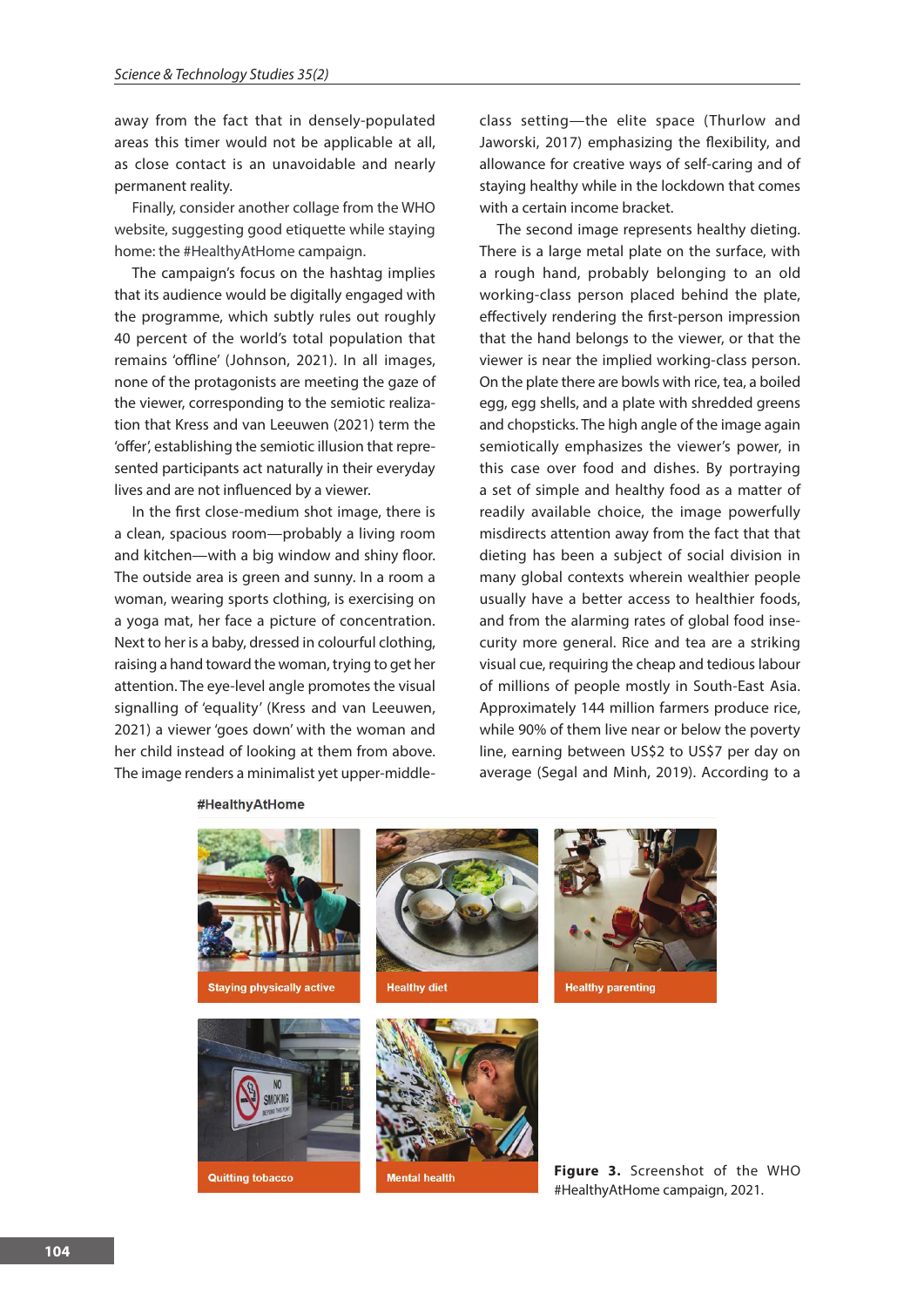study report on labour conditions on tea plantations in Bangladesh, more than 84% of surveyed workers stated that their income was insufficient to fulfil their family needs (Ahmmed and Hossain, 2016). In India, rations given by plantation estates to tea plantation workers are not sufficient to feed all the members of the worker's household, forcing people to buy additional food from nearby shops, despite the exhausting and low-paid labour (Rajbangshi and Nambiar, 2020). Before Covid-19, precarious labour conditions have already been a key reason behind high suicide rates among farmers. In India alone, more than 270,000 agricultural workers have committed suicide since 1995 (Stephenson, 2013), while pandemic-related bankruptcies and debts add another layer to the desperation (Singh, 2020).

The third image signifies healthy parenting through the image of a mother taking care of a child at home. The high angle signifies the viewer's power. There is a room with white tiles, which centres a woman who is sitting on the floor. Two bags are next to her—a red one with a strap, and a beige one with a top handle. The woman is directing her bodily attention to a basket with colourful, well-organized items, probably the groceries. A paper sheet with tight lettering is placed in front of her body. In the background there is a kid sitting on the floor who is about to open or close a box with colourful cubes, with some of them laying on the floor. It appears that they have just returned from the store, and a woman is verifying the purchases against the list, while the child is opening a new toy set. This depiction of the responsible mother actively providing a child with time, food and toys reflects the uncomfortable fact that in many contexts this form of caring is a luxury; there are widening class gaps that inevitably affect parental investments of money and time in children (Schneider et al., 2018). Moreover, dominant visions of responsible healthy parenting have "sought to impose middleclass mores on working-class parents"(Holloway and Pimlott-Wilson, 2014: 94) contrasting with the concern that neoliberal reforms of social services have "disproportionately rested upon mothers, often from racially and economically marked groups" (Craven, 2014: 9).

The fourth image depicts an urban landscape: glass, marble, tiles, asphalt and windows, with a focus on a warning sign suggesting quitting smoking. In doing so, the image does not represent 'home', but rather a post-industrial urban environment where a person is not supposed to smoke: "No smoking beyond this point". The sign helps portray smoking as an issue for a responsible consumer making bad choices, shrinking wider social, political and economic aspects of tobacco production and distribution. Given the fact that the campaign focuses on 'Healthy-AtHome' while the image represents office space, a link could be made coupling home and work. The disappearing boundary between home and work has been marked as another feature of the everyday neoliberal forces that pushes workers to be flexible "within and around work, and in and about employment" (Thomas et al., 2020: 3) and working from home during the pandemic has only accelerated this blurring.

The fifth and final image signifies mental health, as it depicts a person focused on an abstract acrylic painting mounted on an easel. The sense of intimacy is promoted by the close shot, and the participant's power is represented via the low angle (Kress & van Leeuwen 2006). The person is looking up closely and adding a brush stroke to a small area of the painting, suggesting a lot of time, energy and concentration was spent on this work. Behind the person there are well-thumbed books and small format drawings. This image powerfully renders a good mental health subject engaged with creative self-help, focus and mindfulness, while public health services are absent from the image. This depiction goes in unison with the contemporary trend of shrinking public mental health services, with health markets increasingly offering coping alternatives such as self-care and mindfulness, and advising people about their lifestyles under the banner of 'emotional capitalism' (Illouz, 2007).

Taken together, a semiotic reading of Covid-19 etiquette guides published by the WHO suggest such textual-visual elements do not simply guide global communities for safe and responsible behaviour. They also act as defensive semiotic techniques to screen away public tensions from power structures (Hansson, 2018), and channel them directly onto people and their communities. In doing so, the tightly encoded normativity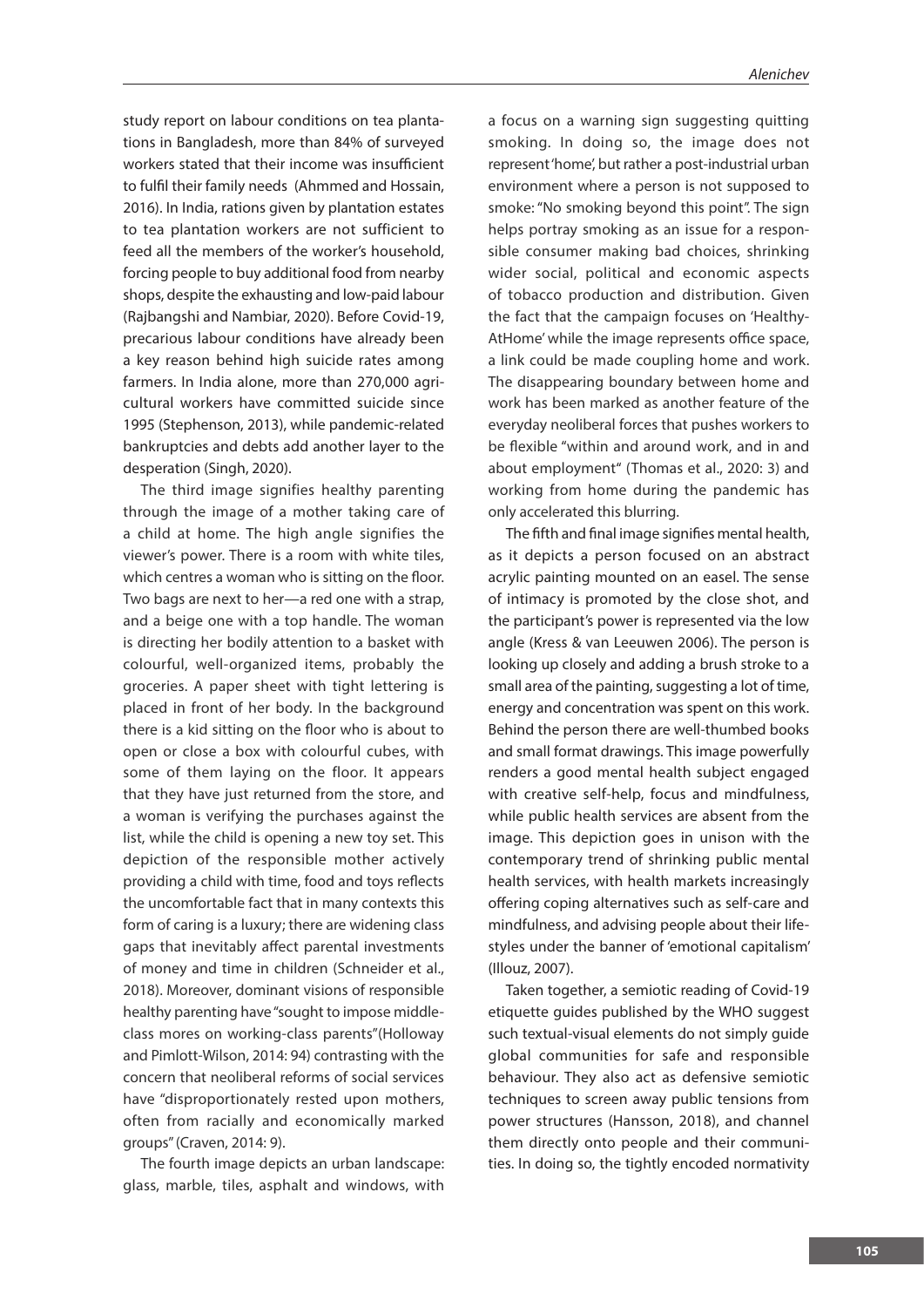in analysed elements of Covid-19 etiquette guide direct attention toward:

- (1) Being healthy being a matter of good personal health choices
- (2) Infrastructures and bodily functions for affording good behaviours are in place and readily available to be practised as a matter of choice,

as well as tropes of 'creative adaptations', 'minimalism', 'individual responsibility' and 'self-care' with regard to Covid-19, while semiotically shifting attention away from the cycle of violence, precarity, and social anxiety, which, as numerous global health scholars have argued, exacerbated inequalities among the most marginalized people around the globe (Abimbola et al., 2021; Jones and Hameiri, 2021; Manderson et al., 2021; Sparke and Williams, 2021).

# **Toward semiotic misdirection in global health**

Moving forward, this means that a surprisingly central role in the production of global health etiquette is played by the labour of graphic designers and networks of visual production, who are dealing with a catch-22 problem: simple texts and images are needed to send effective health messages globally, but these messages render simple realities. To take advantage and stand out, graphic design commonly draws on the advancements of semiotics and psychology (Jackson, 2008; Massironi, 2001; Ockerse and Van Dijk, 1984; Storkerson, 2010; Wagner, 2015) to grab attention and boost engagement. This aspect dovetails with the concern that misdirection, in general, "exploits many of our mind's limitations" (Kuhn et al., 2022: 18) to offer a persuasive story of how reality operates. First, it means that all carefully prepared global health texts and images, whether digital or printed, could be read as persuasive semiotic practices. Second, it suggests that these semiotic

practices in global health participate in misdirecting from something—from bodies, sociomaterial realities, people, concepts, institutions—and directing attention toward the 'frontstage' in the spotlight, which is set by the implicit and explicit political goals of power structures. This process could be understood as 'semiotic misdirection' unfolding at the level of global health related texts and images. As global public health and development nexuses have been promoting the socially responsible visual representation of people and their communities (Dolinar and Sitar, 2013; Schroeder and Borgerson, 2005), another step could be acknowledging the semiotic misdirection in global public health texts and images. Moving forward, STS scholars, semioticians and adjacent communities could empirically study the phenomenon of semiotic misdirection in the shared commitment of disturbing a sustained imagination of Global Public Health as a politically neutral and value-free practice.

# **Acknowledgements**

This article would not have been possible without journal and guest editors providing their continual support and guidance. I would like to thank the anonymous peer reviewers for their constructive feedback which contributed invaluably to the final state of the article.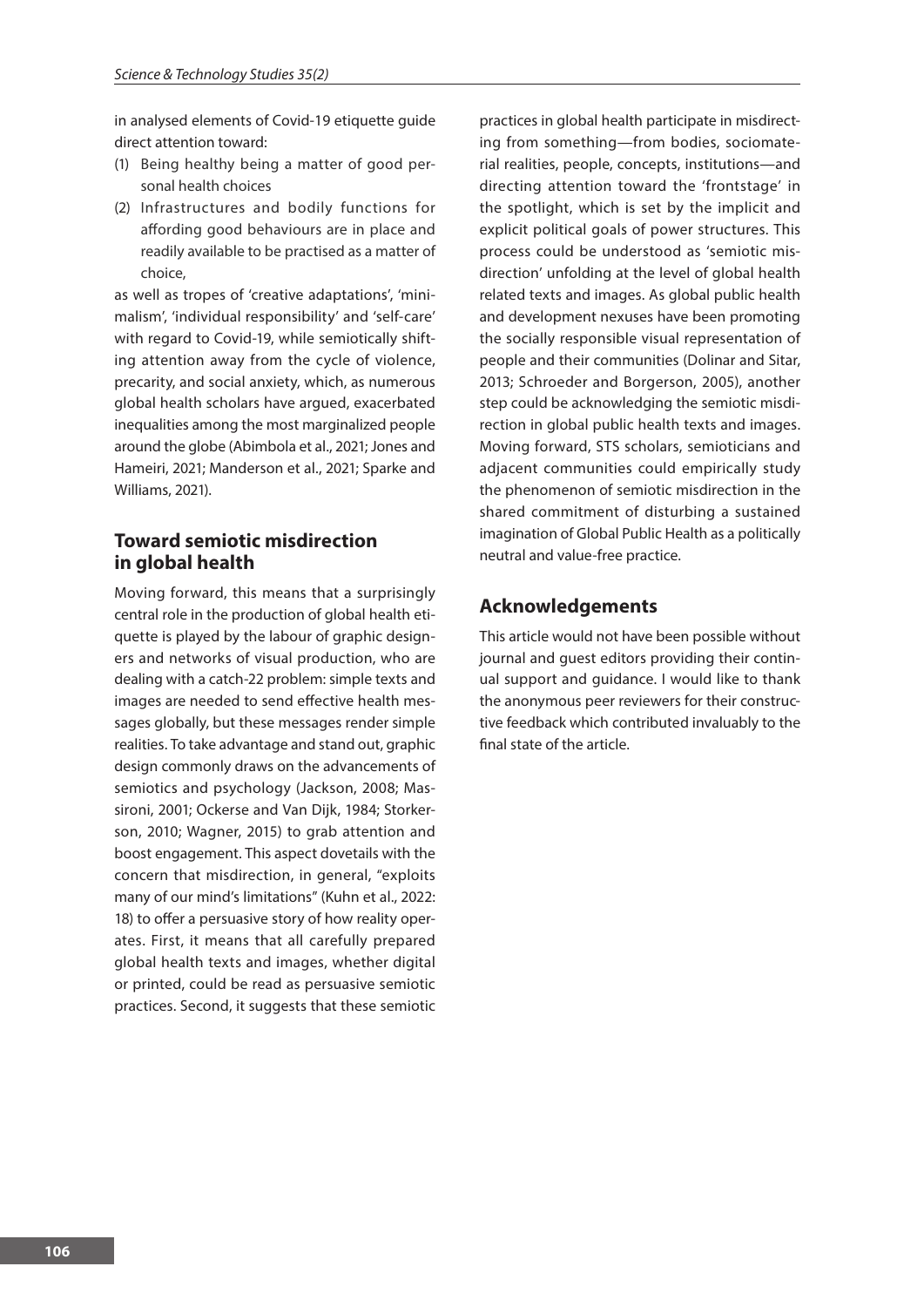#### **References**

- Abimbola S, Asthana S, Cortes CM, et al. (2021) Addressing power asymmetries in global health: Imperatives in the wake of the COVID-19 pandemic. *PLoS Medicine* 18(4): 1–12. DOI: 10.1371/journal.pmed.1003604.
- Abrahamsson S, Bertoni F, Mol A and Ibáñez Martín R (2015) Living with Omega-3: New Materialism and Enduring Concerns. *Environment and Planning D: Society and Space* 33(1): 4–19. DOI: 10.1068/d14086p.
- Ackland P, Resnikoff S and Bourne R (2018) World blindness and visual impairment: Despite many successes, the problem is growing. *Community Eye Health Journal*. International Centre for Eye Health. Available at: / pmc/articles/PMC5820628/ (accessed 25 July 2021).
- Ahmmed F and Hossain MI (2016) *A Study Report on Working Conditions of Tea Plantation Workers in Bangladesh*. *International Labour Organization (ILO)*.
- Ashraf H and Mol A (2020) Outsides and insides: Covid-19 seen from the first floor of a house in Mirpur, Dhaka.*Somatosphere.* Available at: http://somatosphere.net/2020/outsides-insides-covid-19-mirpur.html/ (accessed 12 March 2022).
- Baik M (2021) Metcalfe's introduces color-coded bracelets to show COVID comfort level. *WMTV*. Available at: https://www.nbc15.com/2021/06/19/metcalfes-introduces-color-coded-bracelets-show-covid-comfortlevel/ (accessed 26 October 2021).
- Baker TL, Greiner J V., Maxwell-Schmidt E, Lamothe E, Lamothe PH and Vesonder M. (2020) Guidelines for Frontline Health Care Staff Safety for COVID-19. *Journal of Primary Care and Community Health*. January 2020. DOI: 10.1177/2150132720938046.
- Bourdieu P (1986) *Distinction: A Social Critique of the Judgement of Taste*. Cambridge: Harvard University Press.
- Brives C, Le Marcis F and Sanabria E (2016) What's in a Context? Tenses and Tensions in Evidence-Based Medicine. *Medical Anthropology: Cross Cultural Studies in Health and Illness* 35(5): 369–376. DOI: 10.1080/01459740.2016.1160089.
- Callier P (2014) Class as a semiotic resource in consumer advertising: Markedness, heteroglossia, and commodity temporalities. *Discourse and Society* 25(5): 581–599. DOI: 10.1177/0957926514536829.
- CDC (2020) *Infographic Facial Hairstyles and Filtering Facepiece Respirators*.
- Chao S (2020) How COVID-19 makes us use our bodies differently. In: T*he Familiar Strange*. Available at: https://thefamiliarstrange.com/2020/05/11/covid-body-use/ (accessed 12 March 2022) DOI: 10.13140/ RG.2.2.15739.54561.
- Chorev N (2013) Restructuring neoliberalism at the World Health Organization. *Review of International Political Economy* 20(4): 627–666. DOI: 10.1080/09692290.2012.690774.
- Coleman E (2013) Etiquette: The Aesthetic of display and engagement. *Aesthetics* 23(1): 68–91. Available at: https://openjournals.library.sydney.edu.au/index.php/LA/article/viewFile/7797/7953 (accessed 4 December 2018).
- Correa D (2009) The Construction of Gender Identity: A Semiotic Analysis. In: Zajda J and Freeman K (eds) *Race, Ethnicity and Gender in Education*. Dordrecht: Springer, pp. 183–194. DOI: 10.1007/978-1-4020-9739- 3\_10.
- Craven C (2014) Foreword. In: Giles MV (ed) *Mothering in the Age of Neoliberalism*. Bradford: Demeter Press, pp. ix–xii. Available at: http://www.jstor.org/stable/j.ctt1rrd7zz.3.
- Davis JL and Chouinard JB (2016) Theorizing Affordances: From Request to Refuse. *Bulletin of Science, Technology & Society* 36(4): 241–248. DOI: 10.1177/0270467617714944.
- Davis RLF (2006) *Jim Crow Etiquette.* Available at: https://www.ferris.edu/HTMLS/news/jimcrow/ question/2006/september.htm (accessed 25 July 2021).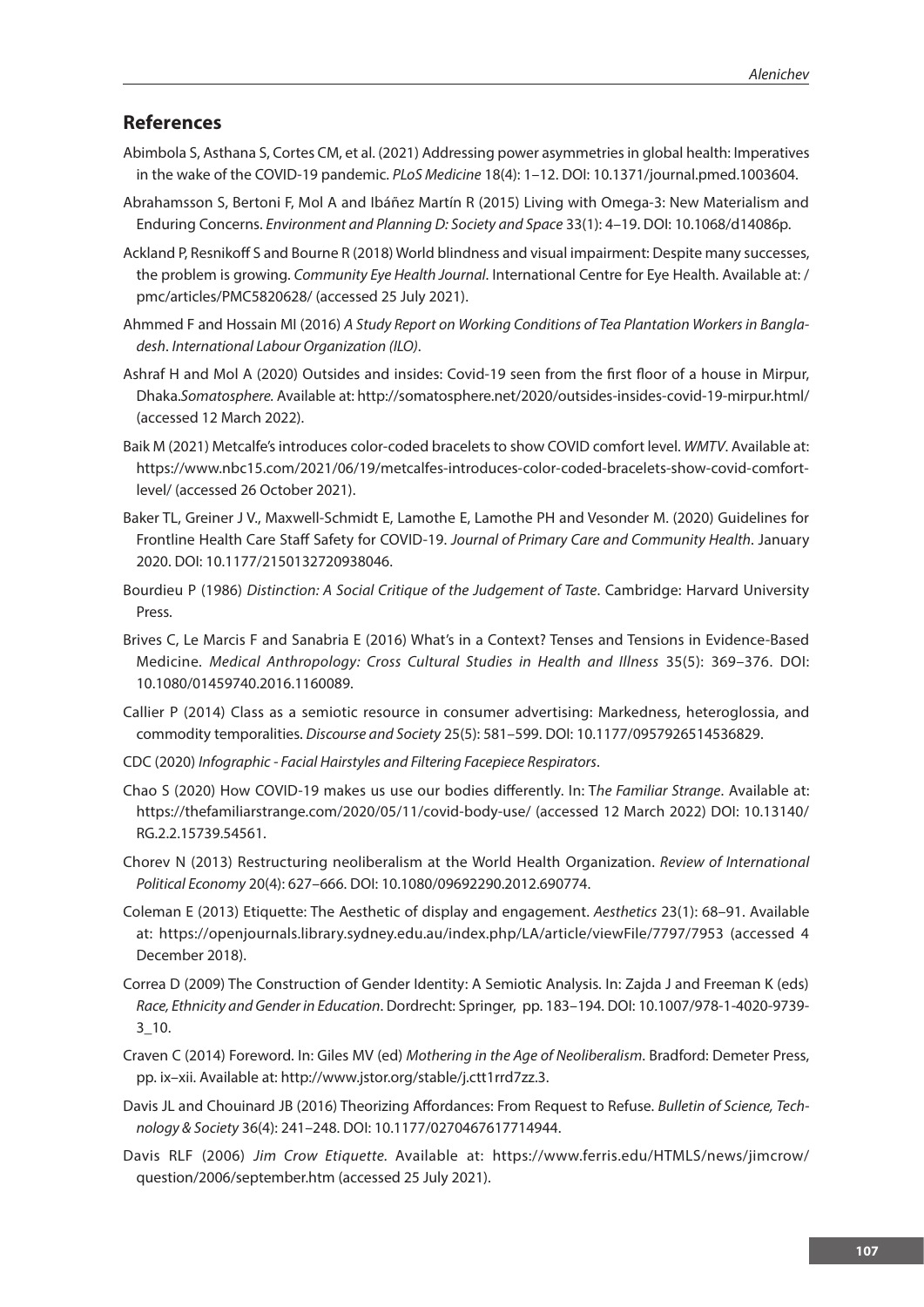- Dolinar M and Sitar P (2013) THE USE OF STEREOTYPICAL IMAGES OF AFRICA IN FUNDRAISING CAMPAIGNS. *European Scientific Journal, ESJ* 9(11): 20–32. DOI: 10.19044/ESJ.2013.V9N11P.
- Elias N (2000) *The Civilizing Process: Sociogenetic and Psychogenetic Investigations*. Hoboken: Wiley-Blackwell. DOI: 10.2307/2065007.
- Galloway AR (2004) *Protocol: How Control Exists after Decentralization*. Cambridge: the MIT Press: Available at: https://mitpress.mit.edu/books/protocol (accessed 14 December 2020).
- Gane N (2021) Nudge Economics as Libertarian Paternalism. *Theory, Culture and Society* 38(6): 119–142. DOI: 10.1177/0263276421999447.
- Grosz E (1994) *Volatile Bodies*. Bloomington: Indiana University Press. DOI: 10.4324/9781003118381/VOLA-TILE-BODIES-ELIZABETH-GROSZ.
- Gunster S (2004) 'You Belong Outside': Advertising, Nature, and the SUV. *Ethics & the Environment* 9(2): 4–32. DOI: 10.1353/een.2005.0003.
- Haile LM, Kamenov K, Briant PS, et al. (2021) Hearing loss prevalence and years lived with disability, 1990– 2019: findings from the Global Burden of Disease Study 2019. *The Lancet* 397(10278): 996–1009. DOI: 10.1016/S0140-6736(21)00516-X.
- Halwany SEL and Bencze L (2022) Excessive Pedagogies: Emotional Contours of STEPWISE in a College Science Lab. *Journal for Activist Science & Technology Education* 12(1): 24-32.
- Hansson S (2018) Defensive semiotic strategies in government: a multimodal study of blame avoidance. *Social Semiotics* 28(4): 472–493. DOI: 10.1080/10350330.2017.1334358.
- Holst J (2020) Global Health Emergence, hegemonic trends and biomedical reductionism. *Globalization and Health* 16(42).. DOI: 10.1186/s12992-020-00573-4.
- Holloway SL and Pimlott-Wilson H (2014) 'Any advice is welcome isn't it?': Neoliberal parenting education, local mothering cultures, and social class. *Environment and Planning A* 46(1): 94–111. DOI: 10.1068/a45457.
- Hutchby I (2001) Technologies, Texts and Affordances. *Sociology* 35(2): 441–456. DOI: 10.1177/ s0038038501000219.
- Illouz E (2007) *Cold Intimacies: the Making of Emotional Capitalism*. Cambridge: Polity Press.
- Jackson I (2008) Gestalt-A Learning Theory for Graphic Design Education. *International Journal of Art & Design Education* 27(1): 63–69. DOI: 10.1111/J.1476-8070.2008.00558.X.
- Johnson J (2021) Internet users in the world 2021. Available at: https://www.statista.com/statistics/617136/ digital-population-worldwide/ (accessed 25 July 2021).
- Jones L and Hameiri S (2021) COVID-19 and the failure of the neoliberal regulatory state. *Review of International Political Economy*. DOI: 10.1080/09692290.2021.1892798.
- Kress GR and van Leeuwen T (2021) *Reading Images: The Grammar of Visual Design*. 3rd ed. Oxford: Routledge.
- Kuhn G, Kingori P and Peeters K (2022) Misdirection Magic, Psychology and Cognitive Science. *Science & Technology Studies* 35(2): 13-29. doi: 10.23987/sts.112182.
- LaDou J (2020) A World of False Promises: International Labour Organization, World Health Organization, and the Plea of Workers Under Neoliberalism. *International Journal of Health Services* 50(3): 314–323. DOI: 10.1177/0020731420917912.
- Law J (2019) Material Semiotics. *Heterogeneities*: 1–19. Available at: www.heterogeneities.net/publications/ Law2019MaterialSemiotics.pdf (accessed 12 March 2022).
- Ledin P and Machin D (2017) The neoliberal definition of "elite space" in IKEA kitchens. *Social Semiotics* 27(3): 323–334. DOI: 10.1080/10350330.2017.1301797.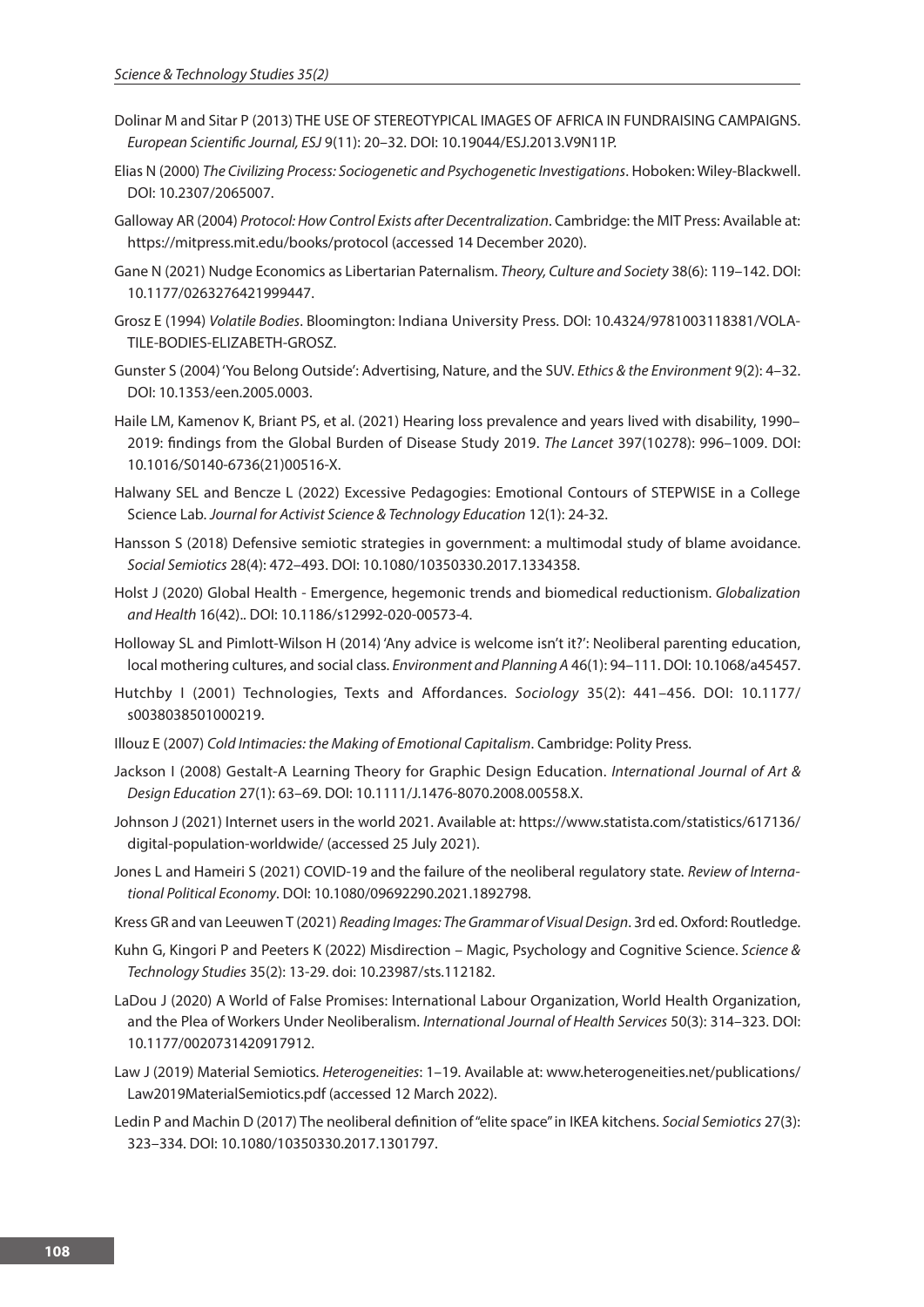- Lerner J and Rivkin-Fish M (2021) On emotionalisation of public domains. *Emotions and Society*. DOI: 10.133 2/263169021X16149420135743.
- Levitz J (2021) New Pandemic-Era Accessory: A Bracelet That Signals Your Boundaries. *The Wall Street Journal,*  7 June. Available at: https://www.wsj.com/articles/new-pandemic-era-accessory-a-bracelet-that-signalsyour-boundaries-11623076293 (accessed 26 October 2021).
- Magdi Fawzy R (2019) Neoliberalizing news discourse: A semio-discursive reading of news gamification. *Discourse and Communication* 13(5): 497–515. DOI: 10.1177/1750481319856202.
- Manderson L, Burke NJ and Wahlberg A (2021) Introduction: stratified livability and pandemic effects. In: Wahlberg A, Burke NJ and Manderson L (eds) *Viral Loads*. London: UCL Press, pp. 1-23. Available at: https:// www.uclpress.co.uk/products/176694 (accessed 2 November 2021).
- Marinaccio A, Guerra R and Iavicoli S (2020) Work a key determinant in COVID-19 risk. *The Lancet Global Health* 8(11): e1368. DOI: 10.1016/S2214-109X(20)30411-3.
- Massironi M (2001) *The Psychology of Graphic Images: Seeing, Drawing, Communicating*. Hove: Psychology Press.
- Mauss M (1973) Techniques of the body. *Economy and Society* 2(1): 70–88. DOI: 10.1080/03085147300000003.
- McClintock A (1995) *Imperial Leather : Race, Gender, and Sexuality in the Colonial Contest*. New York: Routledge.
- McDonald CL, Westcott-McCoy S, Weaver MR, Haagsma J, Kartin, D. (2020) Global prevalence of traumatic non-fatal limb amputation. *Prosthetics and Orthotics International* 45(2):105-114. DOI: 10.1177/0309364620972258.
- McIlwain CD (2007) Race, pigskin, and politics: A semiotic analysis of racial images in political advertising. *Semiotica* 167: 169–191. DOI: 10.1515/SEM.2007.075.
- Mol A (2003) *The Body Multiple: Ontology in Medical Practice*. Durham: Duke University Press. DOI: 10.1215/9780822384151.
- Mol A and Hardon A (2020) What COVID-19 may teach us about interdisciplinarity. *BMJ Global Health* 5(12): 1–4. DOI: 10.1136/bmjgh-2020-004375.
- Navarro V (2007) Neoliberalism as a class ideology; or, the political causes of the growth of inequalities. *International Journal of Health Services* 37(1): 47–62. DOI: 10.2190/AP65-X154-4513-R520.
- Ockerse O and Van Dijk H (1984) Semiotics and Graphic Design Education. In: Tass B (ed) *Semiotics Unfolding*. Berlin: De Gruyter, pp. 1509–1518. DOI: 10.1515/9783110869897-182.
- Pelden S, Boyd ER, Grobbelaar M, et al. (2019) Ladies, gentlemen and guys: The gender politics of politeness. *Social Sciences* 8(2): 56. DOI: 10.3390/socsci8020056.
- Plumwood V (1993) *Feminism and the Mastery of Nature*. London: Routledge.
- Rajbangshi PR and Nambiar D (2020) 'who will stand up for us?' the social determinants of health of women tea plantation workers in India. *International Journal for Equity in Health* 19(1): 1–10. DOI: 10.1186/s12939- 020-1147-3.
- Rosen A (2019) Balance, Yoga, Neoliberalism. *Signs and Society* 7(3): 289–313. DOI: 10.1086/703088.
- Scherlis L (2020) Distantiated Communities. *Cabinet,* 30 April 2020. Available at: https://www.cabinetmagazine.org/kiosk/scherlis\_lily\_30\_april\_2020.php (accessed 26 October 2021).
- Schneider D, Hastings OP and LaBriola J (2018) Income Inequality and Class Divides in Parental Investments: *American Sociological Review* 83(3):475-507. doi:10.1177/0003122418772034.Schroeder JE and Borgerson JL (2005) An ethics of representation for international marketing communication. *International Marketing Review* 22(5): 578–600. DOI: 10.1108/02651330510624408/FULL/XML.
- Segal R and Minh LN (2019) *Unfair Harvest*. DOI: 10.21201/2019.4184.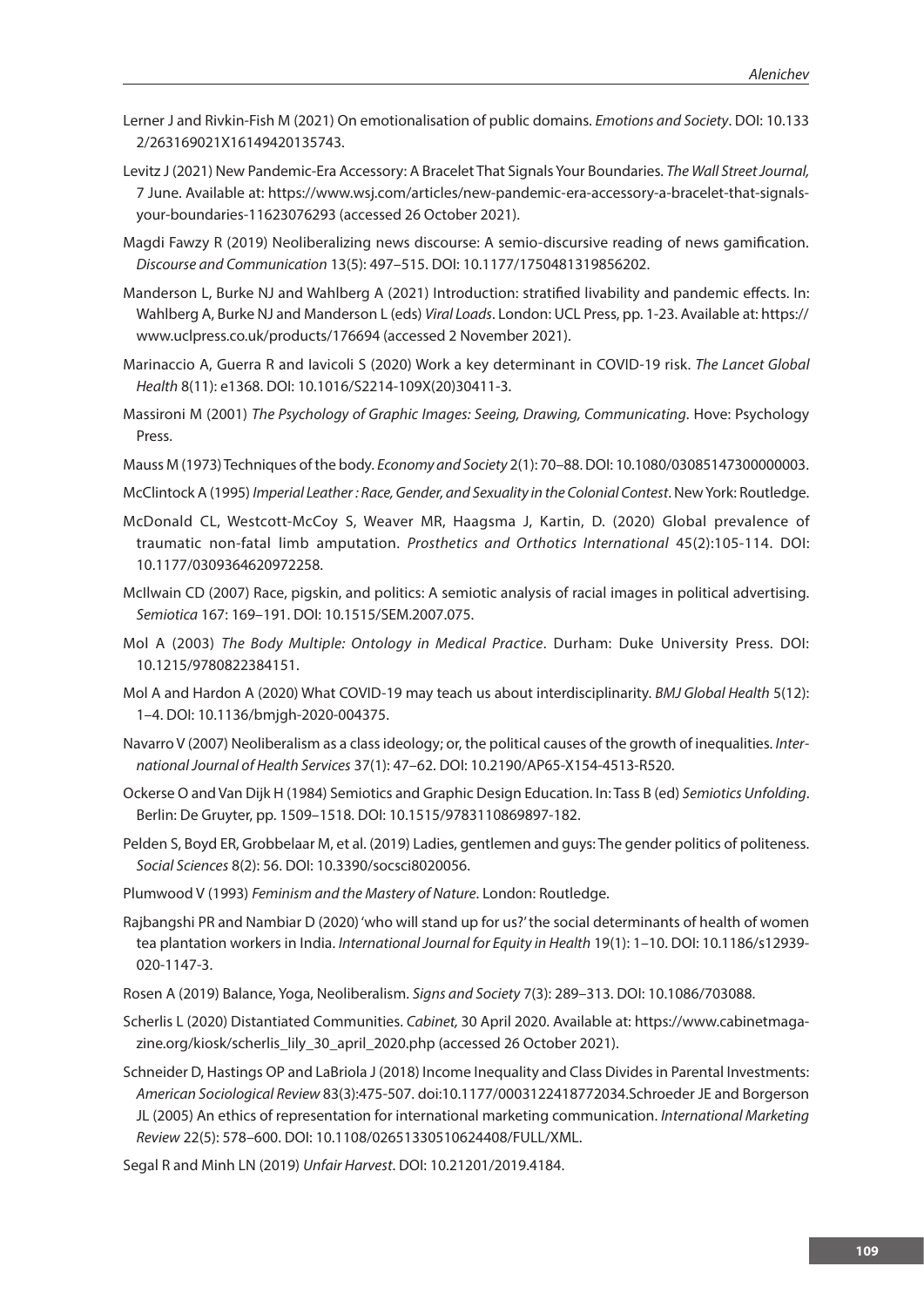- Shutt AK (2015) *Manners Make a Nation: Racial Etiquette in Southern Rhodesia, 1910-1963*. Woodbridge: Boydell & Brewer.
- Similarweb (2021) Who.int Traffic Ranking & Marketing Analytics. Available at: https://www.similarweb.com/ website/who.int/#overview (accessed 26 October 2021).
- Singh KD (2020) 'The Lockdown Killed My Father': Farmer Suicides Add to India's Virus Misery. *The New York Times,* 8 September 2020. Available at: https://www.nytimes.com/2020/09/08/world/asia/india-coronavirus-farmer-suicides-lockdown.html (accessed 25 July 2021).
- Sparke M (2020) Neoliberal regime change and the remaking of global health: from rollback disinvestment to rollout reinvestment and reterritorialization. *Review of International Political Economy* 27(1): 48–74. DOI: 10.1080/09692290.2019.1624382.
- Sparke M and Williams OD (2021) Neoliberal disease: COVID-19, co-pathogenesis and global health insecurities. London: Sage. DOI: 10.1177/0308518X211048905.
- Stark L (2019) Affect and Emotion in digitalSTS. In: Vertesi and Ribes (eds) *DigitalSTS*. Princeton: Princeton University Press, pp. 117–135. DOI: 10.2307/j.ctvc77mp9.13.
- Stephenson W (2013) Indian farmers and suicide: How big is the problem? *BBC News,* 23 January 2013. Available at: https://www.bbc.com/news/magazine-21077458 (accessed 25 July 2021).
- Storkerson P (2010) Antinomies of Semiotics in Graphic Design. *Visible Language* 44(1): 5.Available at: https://www.proquest.com/docview/232920707?pq-origsite=gscholar&fromopenview=true (accessed 3 November 2021).
- Sumner A, Ortiz-Juarez E and Hoy C (2020) Precarity and the pandemic: COVID-19 and poverty incidence, intensity, and severity in developing countries. *WIDER Working Paper* 2020 (June). W DOI: 10.35188/ UNU-WIDER/2020/834-4.
- Thomas P, McArdle L and Saundry R (2020) Introduction to the special issue: The enactment of neoliberalism in the workplace: The degradation of the employment relationship. *Competition and Change* 24(2): 105–113. DOI: 10.1177/1024529419882281.
- Thurlow C and Jaworski A (2017) Introducing elite discourse: the rhetorics of status, privilege, and power. *Social Semiotics* 27(3): 243–254. DOI: 10.1080/10350330.2017.1301789.
- UNICEF (2020) Handwashing with soap, critical in the fight against coronavirus, is 'out of reach' for billions. UNICEF, press release. Available at: https://www.unicef.org/eap/press-releases/handwashing-soap-critical-fight-against-coronavirus-out-reach-billions-unicef (accessed 25 July 2021).
- United Nations (2020) First-ever United Nations Resolution on Homelessness. Available at: https://www. un.org/development/desa/dspd/2020/03/resolution-homelessness/ (accessed 25 July 2021).
- Vazquez K (2021) Essential Workers Did Not Ask to be "Heroes". Available at: https://onlabor.org/essentialworkers-did-not-ask-to-be-heroes/ (accessed 25 July 2021).
- Wagner K (2015) Reading packages: social semiotics on the shelf. *Visual Communication* 14(2): 193–220. DOI: 10.1177/1470357214564281.
- Wedeen S (2021) Black and Hispanic Renters Face Greatest Threat of Eviction in Pandemic. Blog post. Available at: https://www.jchs.harvard.edu/blog/black-and-hispanic-renters-face-greatest-threat-eviction-pandemic (accessed 25 July 2021).
- WHO (2020) WHO announces COVID-19 outbreak a pandemic. World Health Organization. Available at: https://www.euro.who.int/en/health-topics/health-emergencies/pages/news/news/2020/03/whoannounces-covid-19-outbreak-a-pandemic (accessed 26 November 2021).
- WHO (2021) About WHO. Available at: https://www.who.int/about (accessed 2 November 2021).